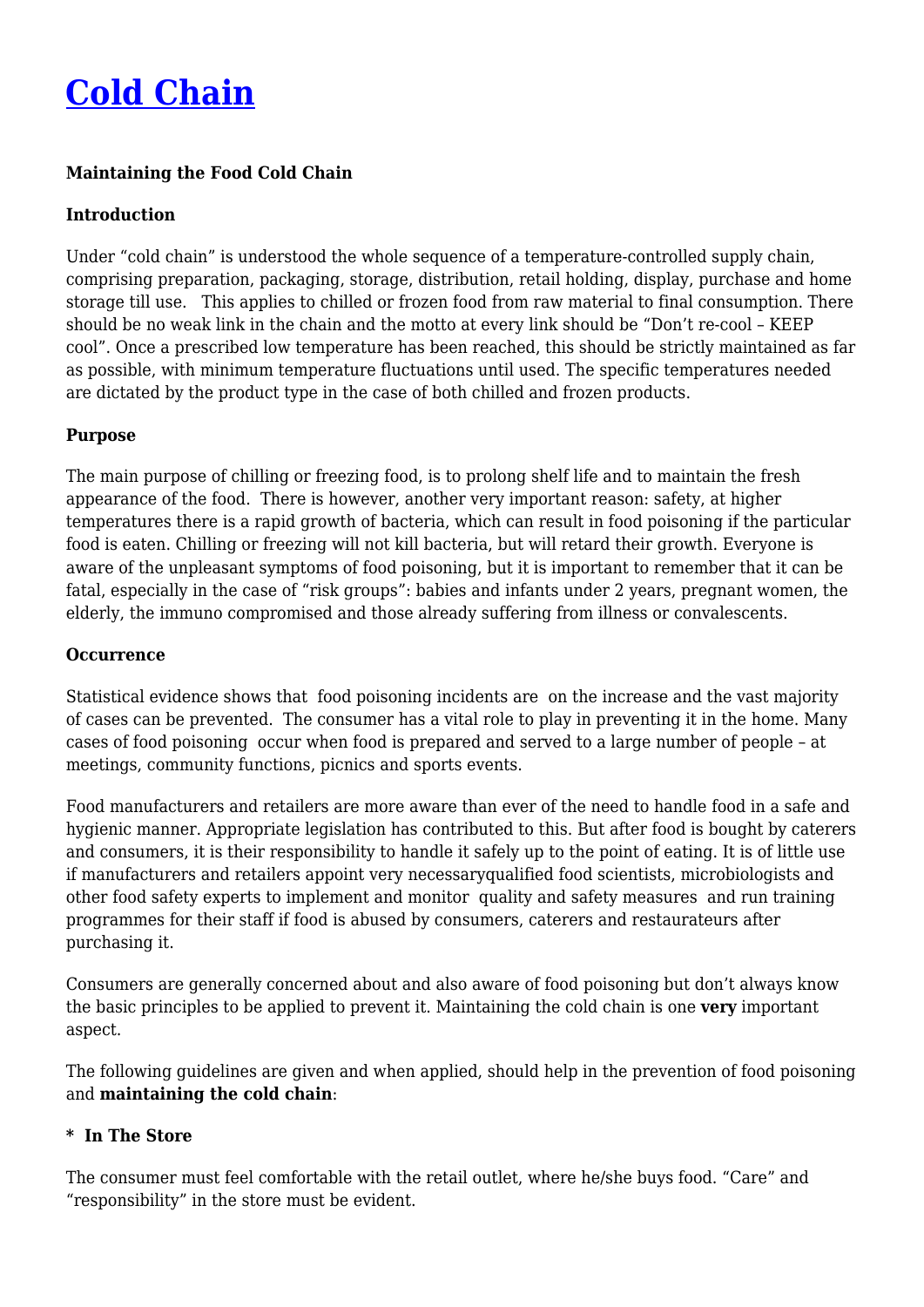Check whether fridges and freezers/display cabinets are equipped with thermometers.

Check that store freezers and chill display cabinets are not overloaded, i.e. packed above the air grilles or restricting chilled air circulation in cabinet.

Different types of products should be stored in different sections of cabinets.(i.e. fresh meat separate from prepared or cooked meats)

Check meat for discolouration and excessive drip.

When a product is being promoted in the store, it should be kept in the cold cabinet and not taken out to make it more visible.

Frozen food packs should be undamaged.

Check for signs of freeze/thaw, for example, water marks or stains on the boxes. Do not buy if boxes or packets are soft and the product has thawed.

Chilled foods must be marked with a "use-by" date. Check if it is present Don't use food beyond this date. If there is a possibility that food will not be used before this date, rather freeze the product if marked "suitable for home freezing". Mark the item with date purchased and use within the guide period for frozen.

When shopping, leave the selection of frozen and chilled foods to the last. Preferably pack them in an insulated bag and get them home soonest

Tell the store manager if you are not satisfied with the conditions in the store.

## **\* After Buying**

Get the food home as soon as possible and put it into the refrigerator. Ideally frozen or chilled food should be transported in insulated containers or, even better, cool boxes. Don't leave in the car boot or hatch for a long time, which will allow the food to defrost or heat to ambient temperature.

Don't let raw food come into contact with cooked or ready-to-eat foods during transportation to the home, for example, packing fresh fruit and vegetables into the same container as meat, fish, or chicken.

Store uncooked foods on the lower shelf of your refrigerator.

Cover all foods at all times.

Check your refrigerator. Ideally the temperature should be below 5ºC with a maximum of 8C. The freezer section should be less than -15 Centigrade and preferably at -18 Centigrade.

Follow thawing and cooking instructions on frozen foods. Frozen foods must be totally thawed (preferably in the refrigerator) before cooking.

Do not re-freeze foods once thawed unless they have been thoroughly cooked. Treat thawed food as chilled food.

Avoid any cross contamination: food to food, working surfaces to food and utensils to food. Do not use the same cutting boards for fresh and cooked foods.